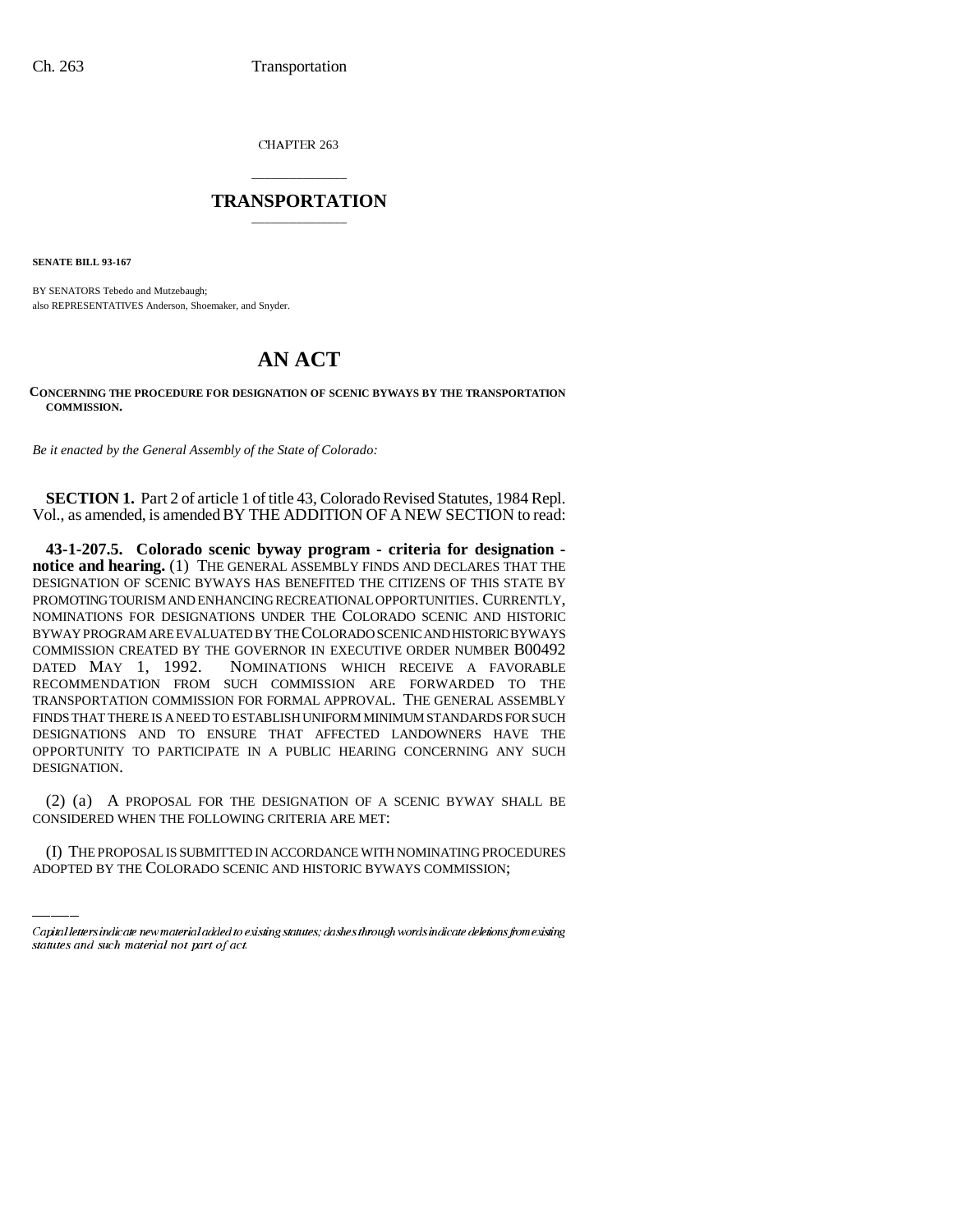(II) THE PROPOSAL MEETS ALL RELEVANT FEDERAL CRITERIA;

(III) THE PROPOSED SCENIC BYWAY POSSESSES UNUSUAL, EXCEPTIONAL, OR DISTINCTIVE SCENIC, RECREATIONAL, HISTORICAL, EDUCATIONAL, SCIENTIFIC, GEOLOGICAL, NATURAL, WILDLIFE, CULTURAL, OR ETHNIC FEATURES;

(IV) THE PROPOSED SCENIC BYWAY IS LOCATED ON AN EXISTING HIGHWAY OR ROADWAY WHICH HAS LEGAL PUBLIC ACCESS;

(V) THE PROPONENTS OF THE DESIGNATION HAVE ESTABLISHED THE EXISTENCE OF STRONG LOCAL SUPPORT FOR THE DESIGNATION; AND

(VI) THE PROPONENTS OF THE DESIGNATION HAVE COORDINATED WITH EACH GOVERNMENTAL ENTITY OR AGENCY HAVING JURISDICTION OVER PROPERTY ADJACENT TO THE PROPOSED SCENIC BYWAY AND HAVE OBTAINED A WRITTEN COMMENT OR NONOBJECTION LETTER FROM SUCH ENTITY OR AGENCY.

(b) ANY PROPOSAL RECOMMENDED FOR ADOPTION BY THE COLORADO SCENIC AND HISTORIC BYWAYS COMMISSION SHALL BE FORWARDED TO THE TRANSPORTATION COMMISSION WITH DETAILED FINDINGS CONCERNING THE REQUIREMENTS OF THIS SECTION AND ANY OTHER FACTOR RELIED UPON IN ARRIVING AT THE DECISION TO RECOMMEND APPROVAL.

(3) (a) THE TRANSPORTATION COMMISSION SHALL HOLD A PUBLIC HEARING TO CONSIDER ANY PROPOSAL RECOMMENDED FOR APPROVAL BY THE COLORADO SCENIC AND HISTORIC BYWAYS COMMISSION. NOTICE OF THE HEARING SHALL BE PROVIDED IN THE MANNER SPECIFIED IN PARAGRAPH (b) OF THIS SUBSECTION (3). ALL INTERESTED PARTIES SHALL BE GIVEN AN OPPORTUNITY TO PROVIDE COMMENTS AND SUBMIT EVIDENCE IN SUPPORT OF OR IN OPPOSITION TO THE DESIGNATION AT THE HEARING. THE TRANSPORTATION COMMISSION SHALL ENTER AN ORDER ADOPTING, DENYING, OR REMANDING THE PROPOSAL TO THE COLORADO SCENIC AND HISTORIC BYWAYS COMMISSION FOR FURTHER ACTION.

(b) (I) NOT LESS THAN SIXTY DAYS PRIOR TO THE DATE OF A HEARING TO BE HELD PURSUANT TO THIS SUBSECTION (3), THE PROPONENTS OF THE DESIGNATION SHALL CAUSE NOTICE OF THE PROPOSAL:

(A) TO BE PUBLISHED IN THE NEWSPAPER OR NEWSPAPERS LOCATED IN THE TOWN NEAREST THE PROPOSED DESIGNATED SCENIC OR HISTORIC BYWAY. THE NOTICE SHALL BE INSERTED IN THREE SUCCESSIVE ISSUES OF SAID NEWSPAPER OR NEWSPAPERS.

(B) TO BE POSTED AT CONSPICUOUS POINTS ALONG THE PERIMETER OF THE PROPOSED SCENIC BYWAY. WITH RESPECT TO PROPOSED SCENIC BYWAYS WHICH EXCEED TEN MILES, THE POSTING REQUIREMENTS OF THIS SUB-SUBPARAGRAPH (B) SHALL BE SATISFIED BY POSTING THE REQUIRED NOTICE AT LEAST ONCE EVERY TEN MILES.

(II) NOTICE PUBLISHED PURSUANT TO THE PROVISIONS OF THIS PARAGRAPH (b) SHALL CONTAIN THE DATE OF THE HEARING AND A SUMMARY OF THE PROPOSED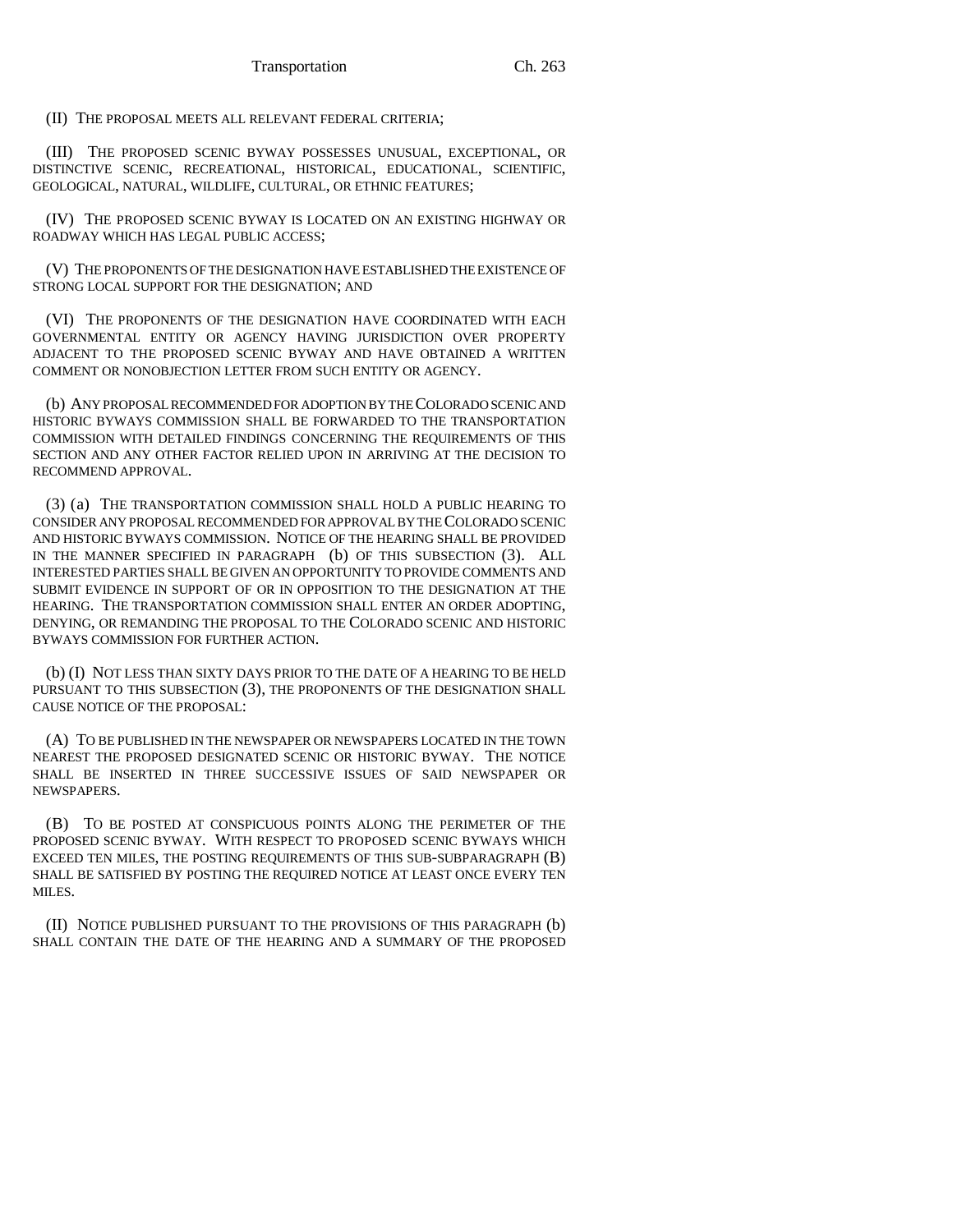## Ch. 263 Transportation

DESIGNATION. THE PROPONENTS OF THE PROPOSED DESIGNATION SHALL BE RESPONSIBLE FOR ALL COSTS NECESSARY TO COMPLY WITH THE NOTICE REQUIREMENTS OF THIS PARAGRAPH (b).

(4) WHEN PORTIONS OF A PROPOSED SCENIC BYWAY INCLUDE AN ADJACENT PROPERTY WHICH HAS BEEN DEVELOPED FOR COMMERCIAL OR INDUSTRIAL USE, THOSE PORTIONS SHALL NOT BE INCLUDED IN THE DESIGNATION UNLESS THE TRANSPORTATION COMMISSION FINDS THAT THE PROPERTY MEETS ALL CRITERIA SET FORTH IN PARAGRAPH (a) OF SUBSECTION (2) OF THIS SECTION, OR THAT THE COMMERCIAL OR INDUSTRIAL USE IS RELATED TO TOURISM OR RECREATIONAL USES, OR TO PROMOTIONAL ACTIVITIES PERTAINING TO SUCH USES. IT IS THE INTENTION OF THE GENERAL ASSEMBLY THAT THE EXCEPTION OF THOSE PORTIONS OF SUCH HIGHWAY FROM THE ENTIRE ROUTE OF THE PROPOSED SCENIC BYWAY SHALL NOT BE CONSTRUED TO RESTRICT THE PLACEMENT OF AN APPROVED SCENIC BYWAY LOGO OR DIRECTIONAL SIGN ON THOSE EXCEPTED PORTIONS OF SUCH HIGHWAY OR ON ANY HIGHWAY WHERE THE DEPARTMENT OF TRANSPORTATION DETERMINES THAT THE PLACEMENT OF SUCH SIGNAGE IS NECESSARY TO ADVERTISE OR PROMOTE THE SCENIC BYWAY.

(5) THE PROVISIONS OF THIS SECTION SHALL APPLY TO ANY PROPOSAL FOR THE INITIAL DESIGNATION OF A STATE HIGHWAY OR PORTION OF SUCH HIGHWAY AS A SCENIC BYWAY OR FOR THE EXTENSION OF A SCENIC BYWAY ESTABLISHED PRIOR TO THE EFFECTIVE DATE OF THIS SECTION.

(6) DESIGNATION OF A STATE HIGHWAY PURSUANT TO THIS SECTION SHALL NOT BE CONSTRUED TO REQUIRE ANY MODIFICATION IN LOCAL LAND USE REGULATIONS OR RESTRICTIONS, REQUIRE ANY CHANGE IN COMMERCIAL OR AGRICULTURAL ACTIVITIES, OR AFFECT FUTURE HIGHWAY REHABILITATION OR DEVELOPMENT.

(7) NOTHING IN THIS SECTION SHALL BE CONSTRUED TO ALTER THE DUTIES AND RESPONSIBILITIES OF THE COLORADO SCENIC AND HISTORIC BYWAYS COMMISSION CREATED BY THE GOVERNOR IN EXECUTIVE ORDER NUMBER B00492 DATED MAY 1, 1992.

(8) STATE HIGHWAYS DESIGNATED AS SCENIC BYWAYS PURSUANT TO THIS SECTION SHALL BE SUBJECT TO THE PROVISIONS OF SECTION 43-1-419.

(9) THIS SECTION IS REPEALED, EFFECTIVE MAY 15, 1995.

**SECTION 2.** 43-1-419 (1), Colorado Revised Statutes, 1984 Repl. Vol., as amended, is amended BY THE ADDITION OF A NEW PARAGRAPH to read:

**43-1-419. Scenic byways - Independence pass scenic area highway.** (1) (c) (I) AN ADVERTISING DEVICE SHALL BE CONSIDERED TO BE VISIBLE FROM A DESIGNATED HIGHWAY IF IT IS PLAINLY VISIBLE TO THE DRIVER OF A VEHICLE WHO IS PROCEEDING IN A LEGALLY DESIGNATED DIRECTION AND TRAVELING AT THE POSTED SPEED.

(II) AS USED IN THIS PARAGRAPH (c), "VISIBLE" SHALL HAVE THE SAME MEANING AS PROVIDED IN SECTION 43-1-403 (17).